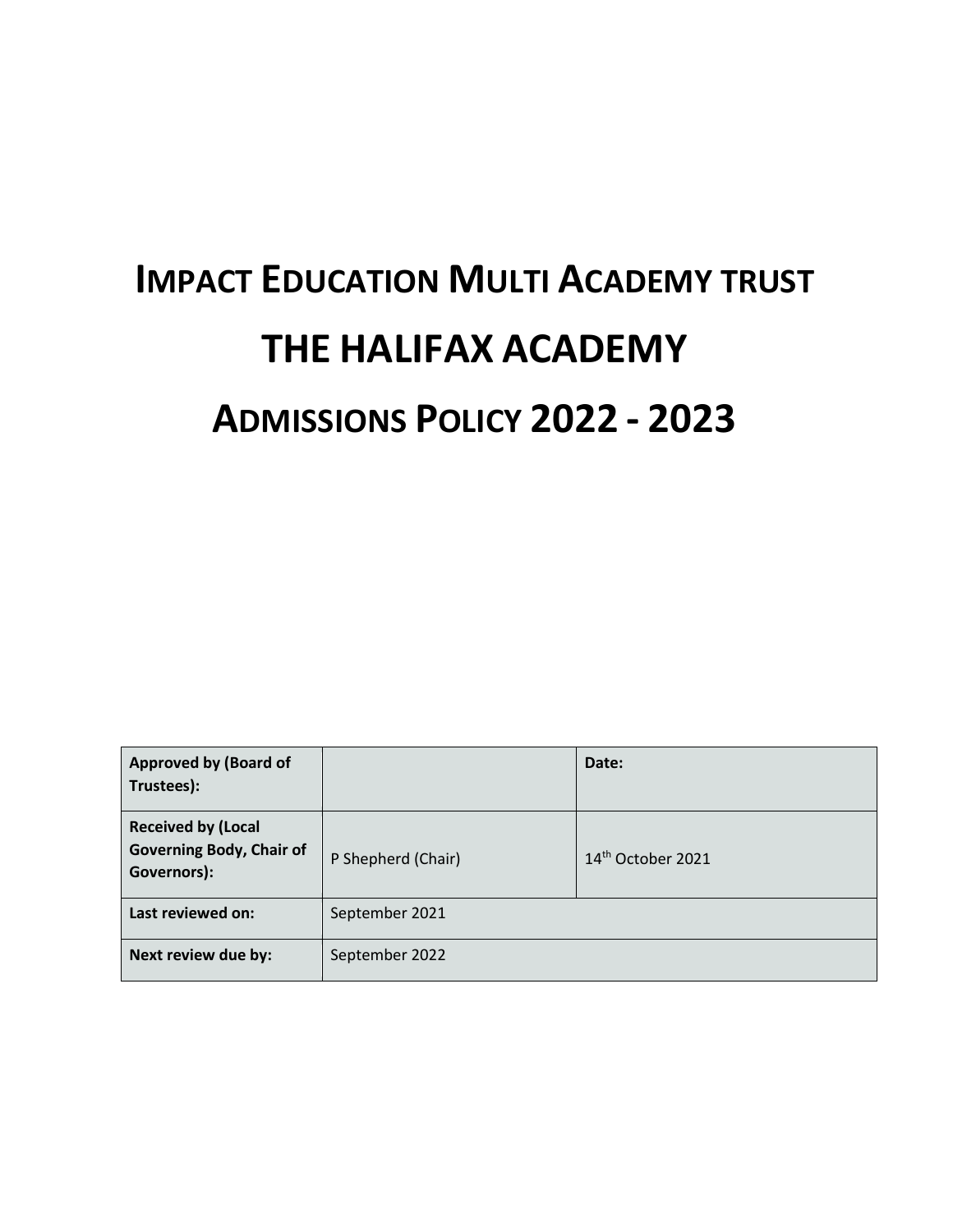### **Policy Intent**

At The Halifax Academy, we welcome all pupils, and places at the Academy are offered in an open, fair, clear and objective manner. We work to the principle that any parent/carer accessing our admissions arrangements will be able to understand easily how places for the Academy will be allocated and will not be alienated or discouraged from applying based on admissions criteria.

The table below sets out who the admission authority is and other responsible bodies in our Academy.

| <b>Type of Academy</b> | Who is the<br>admission<br>authority?             | Who deals with complaints<br>about arrangements? | Who is responsible for<br>arranging/providing<br>for an appeal against<br>refusal of a place at<br>the school? |
|------------------------|---------------------------------------------------|--------------------------------------------------|----------------------------------------------------------------------------------------------------------------|
| Academy                | <b>Impact Education</b><br>Multi-Academy<br>Trust | Schools Adjudicator                              | <b>Impact Education Multi-</b><br><b>Academy Trust</b>                                                         |

This policy aims to:

- Explain how to apply for a place at the Academy
- Set out the Academy's arrangements for allocating places to the pupils who apply
- Explain how to appeal against a decision not to offer your child a place

The roles and responsibilities surrounding the management and implementation of this policy is included in appendix 1.

### **Contents**

| 1. Legal framework                                | 3  |
|---------------------------------------------------|----|
| 2. Definitions                                    | 3  |
| 3. Determining a Published Admission Number (PAN) | 4  |
| 4. Over subscription criteria                     | 5  |
| 5. Consultation, determination and publication    | 8  |
| 6. Allocation of places                           | 9  |
| 7. Coordination scheme                            | 11 |
| 8. In year admissions                             | 11 |
| 9. Waiting lists                                  | 12 |
| 10. Admissions appeals                            | 12 |
| 11. Monitoring arrangements                       | 14 |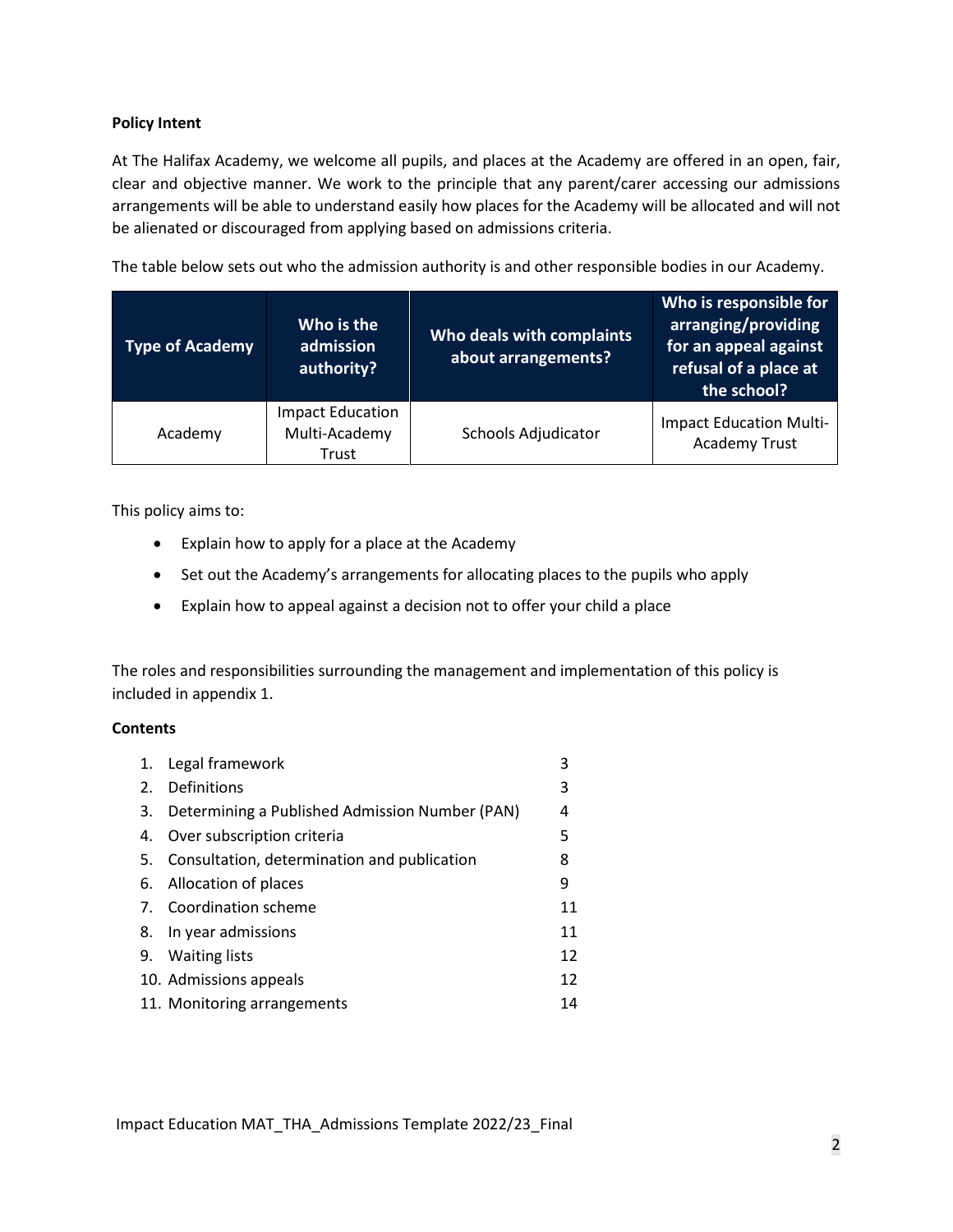# **1. Legal Framework**

This policy has due regard to all relevant legislation and statutory guidance including, but not limited to, the following:

- Equality Act 2010
- Human Rights Act 1998
- School Standards and Framework Act 1998
- DfE (2021) 'School Admissions Code'
- DfE (2012) 'School Admission Appeals Code'

This policy operates in conjunction with the following individual Academy policies:

- Equal Opportunities Policy: Pupils
- Data Protection Policy
- Special Educational Needs and Disabilities (SEND) Policy
- SEN Information Report

## **2. Definitions**

The **normal admissions round** is the period during which parents can apply for state-funded school places at the school's normal point of entry, using the common application form provided by their home local authority.

**Looked after children** are children who, at the time of making an application to a school, are:

- In the care of a local authority, or
- Being provided with accommodation by a local authority in exercise of its social services functions

**Previously looked after children** are children who were looked after, but ceased to be so because they:

- Were adopted under the Adoption Act 1976 or the Adoption and Children Act 2002, or
- Became subject to a child arrangements order, or
- Became subject to a special guardianship order
- This includes children who appear to have been in state care outside of England and have ceased to be in state care due to being adopted.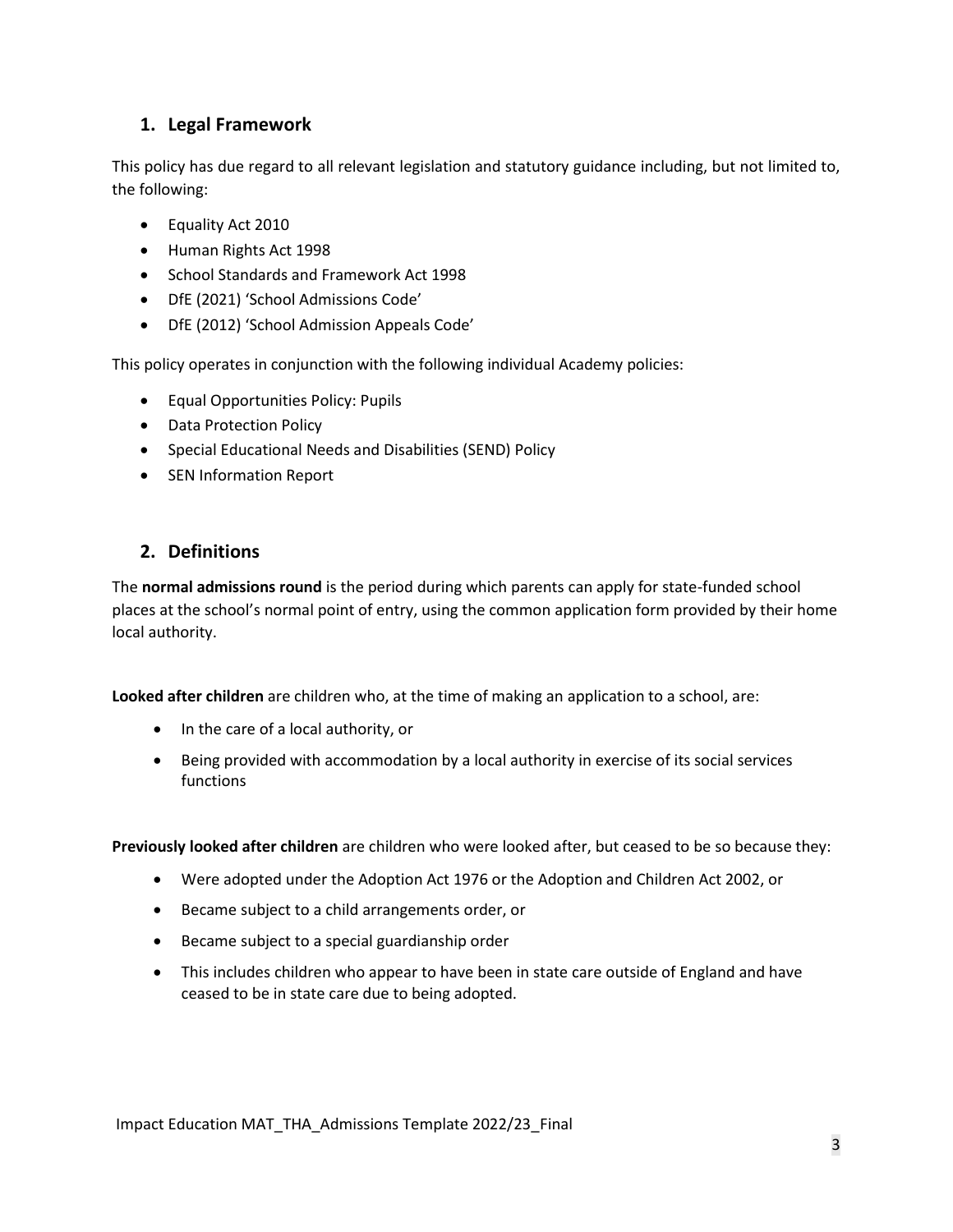### **Special Educational Needs Provision**

All academies will admit pupils with an Educational Health Care Plan (EHCP) where that is the wish of the parents and of the local authority administering the statement.

The Trust and its academies have high expectations for children and young people with special educational needs. The academies will ensure that parents, children and young people are involved in discussions and decisions about every aspect of SEND. The academies will work with health care and social care colleagues to ensure positive outcomes are achieved.

Children and young people with special needs will be offered full access to a broad, balanced and relevant curriculum. Where EHCP appropriate evidence-based interventions will be put in place with regular reviews of progress.

**A child with a sibling** on roll at the Academy at the time of application and admission and who lives at the same address.

A sibling is defined as a full or half brother or sister, a step brother or sister, an adoptive brother or sister, the children of parents living together in the family household. The sibling must still be on roll at the academy when the applicant is due to start at the academy. Please note that cousins or other relatives living in the same household will not count as siblings.

In the case of twins or other children from multiple births (or two or more siblings in one year group) and where there is only one place available, the application will be considered together as one application.

# **3. Determining a Published Admission Number (PAN)**

The trust will determine PANs for each Academy within the trust that educates a relevant age group. The trust's PANs for each Academy are as follows:

| <b>Name of Academy</b>     | Year of entry      | <b>PAN</b>           |
|----------------------------|--------------------|----------------------|
| Castle Hall Academy        | Year 7             | 180                  |
| <b>Hill View Academy</b>   | Reception          | 30                   |
| Newsome Academy            | Year 7             | 180                  |
| Old Bank Academy           | Reception          | 25                   |
| The Halifax Academy        | Reception & Year 7 | 60 (Rec) & 210 (Yr7) |
| <b>Warley Road Academy</b> | Reception          | 75                   |

The trust will publish its PAN annually. The trust will notify the LA(s) of any increases to the agreed PANs, and will reference the changes on the Academy's website. The trust will consult on any proposal to decrease the Academy's PAN – consultation will not occur where it is proposed to increase or keep the same PAN.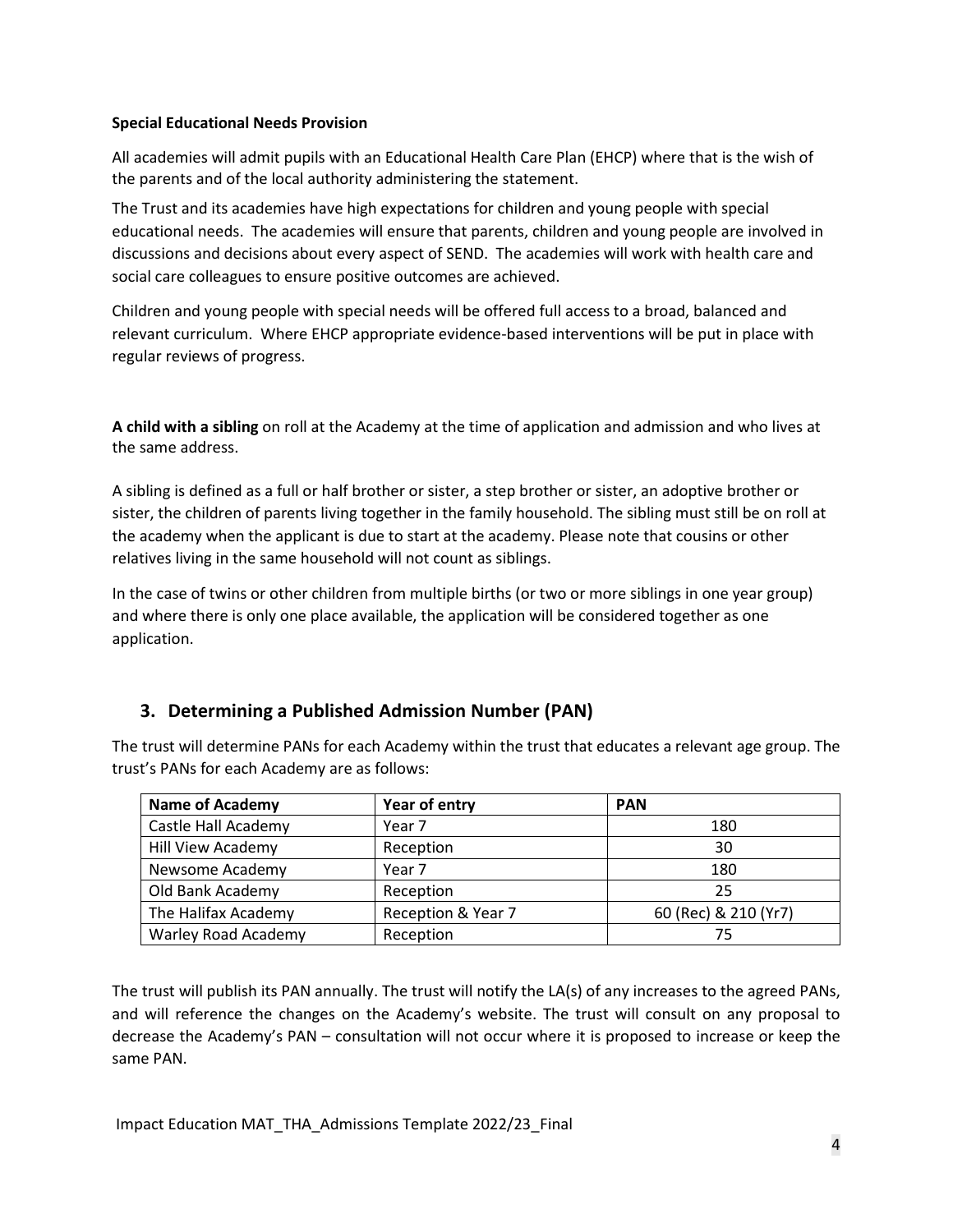If the trust decides that it can accept more pupils than laid out in its PAN, it will notify the LA in good time so that the LA can deliver its coordination responsibilities effectively.

In line with statutory requirements, the trust will not refuse admission to any age group, other than the relevant age groups, on the grounds that the number of children admitted has already reached the PAN; however, the trust may refuse admission on the grounds that the admission of another child would prejudice the provision of efficient education or efficient use of resources.

## **Requests for admission outside the normal age group**

Parents are entitled to request a place for their child outside of their normal age group. They may request that their child is educated in a year group above or below their chronological age. Evidence relating to all aspects of the child's development would be considered in the decision making process. Parents should make a request for admission outside of the year group in writing to:

## **The Halifax Academy, Gibbet Street, Halifax, HX2 0BA**

Decisions on requests for admission outside the normal age group will be made on the basis of the circumstances of each case and in the best interests of the child concerned. In accordance with the School Admissions Code, this will include taking account of:

- Parents' views
- Information about the child's academic, social and emotional development
- Where relevant, their medical history and the views of a medical professional
- Whether they have previously been educated out of their normal age group
- Whether they may naturally have fallen into a lower age group if it were not for being born prematurely
- The headteacher's views

Wherever possible, requests for admission outside a child's normal age group will be processed as part of the main admissions round. They will be considered on the basis of the admission arrangements laid out in this policy, including the oversubscription criteria listed in section 6. Applications will not be treated as a lower priority if parents have made a request for a child to be admitted outside the normal age group.

Parents will always be informed of the reasons for any decision on the year group a child should be admitted to. Parents do not have a right to appeal if they are offered a place at the Academy but it is not in their preferred age group.

## **4. Oversubscription Criteria**

All pupils who have named the Academy in their EHC plan will be admitted.

If the Academy is not oversubscribed, all applicants will be offered a place.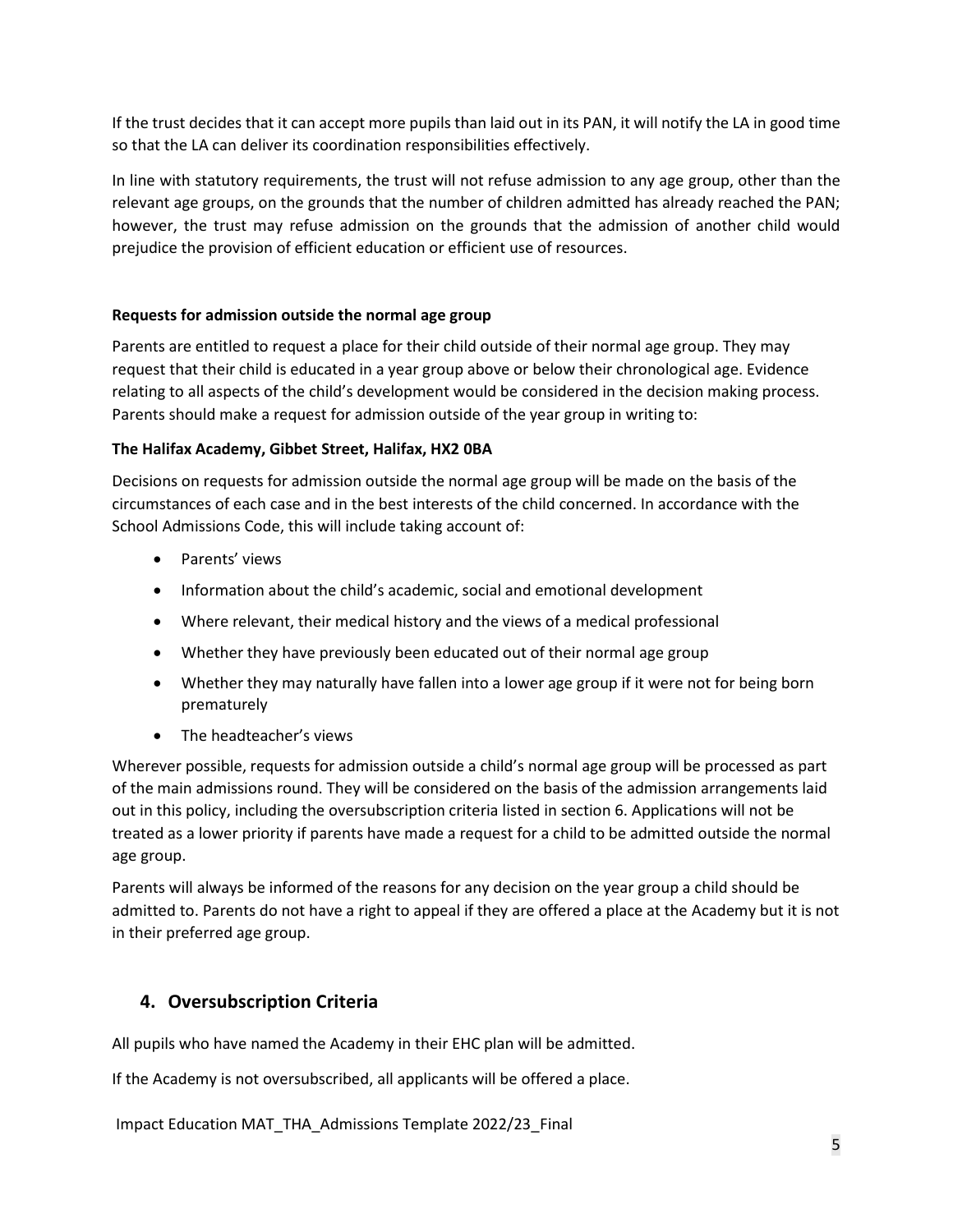The trust will aim to ensure that oversubscription criteria is reasonable, clear, objective, procedurally fair, and compliant with all relevant legislation, including equalities legislation. This means that the oversubscription criteria will not unfairly disadvantage, whether directly or indirectly, any child based on a protected characteristic or economic disadvantage.

In the event that there are more applicants than available places, the trust will apply the following oversubscription criteria, in order of priority given:

## **Primary Phase:**

- 1. Children who are in public care, including those who ceased to be looked after because they were adopted or became subject to a child arrangement or special guardianship order within the regulations set out by the Admissions Code December 2014
- 2. Children who appear to have been in state care outside of England and ceased to be in state care as a result of being adopted
- 3. A child with a sibling (see definition in section 2) on roll at the Academy at the time of application and admission and who lives at the same address.
- 4. Pupils living in The Halifax Catchment area. This is defined at the following website: <http://www.calderdale.gov.uk/v2/sites/default/files/catchment.pdf>
- 5. Pupils of staff employed at the Academy (having a permanent contract of at least two years at the time of application).
- 6. Pupils will be admitted in the order of the proximity of the pupil's primary home address to the academy, measured by the 'straight line' method (direct distance), as defined by the Local Authority's Geographical Information System (GIS) from the main entrance to the Secondary Phase of The Halifax Academy.
	- If there is oversubscription within any category, the next criterion would be applied
	- Random allocation will be used as a tie-break in category '6' above to decide who has highest priority for admission if the distance between two children's homes and the academy is the same. This process will be independently verified.

## **Secondary Phase:**

Pupils will be admitted without reference to academic ability or aptitude. Pupils on roll at The Halifax Academy in Year 6 will be offered a place at the secondary phase without the need to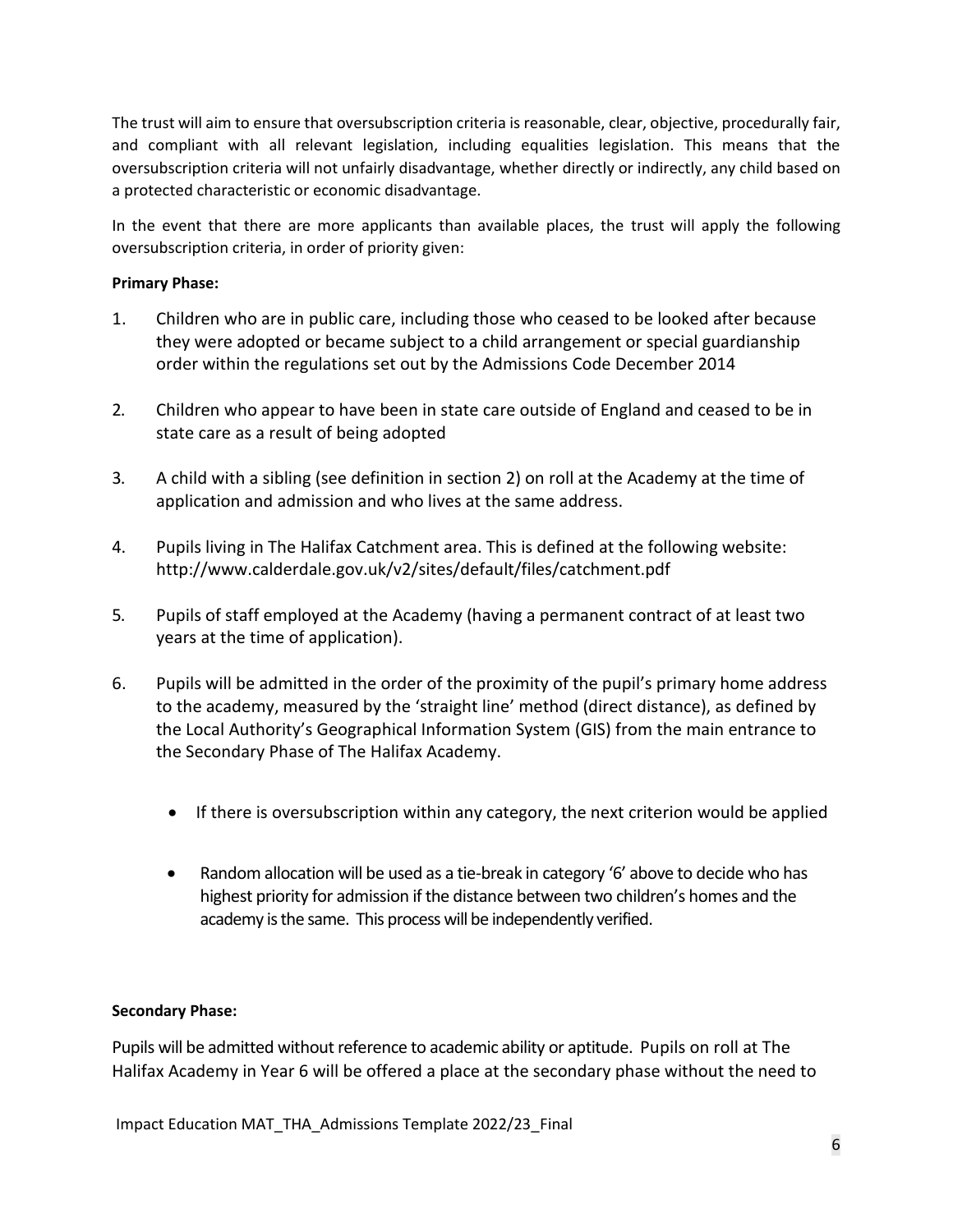apply. The number of children in Year 6 at the time of allocation will be deducted from the Secondary PAN of 210 accordingly.

The number of intended admissions for the year commencing September 2022 will be as detailed above. Where parental preferences exceed the number of places available, the following criteria will be applied in the order set out below to determine which children to admit:

- 1. Children who are in public care, including those who ceased to be looked after because they were adopted or became subject to a child arrangement or special guardianship order within the regulations set out by the Admissions Code December 2014
- 2. Children who appear to have been in state care outside of England and ceased to be in state care as a result of being adopted
- 3. Pupils on roll at Warley Road Academy
- 4. A child with a sibling\* on roll at the Academy at the time of application and admission and who lives at the same address.
- 5. Pupils living in The Halifax Catchment area. This is defined at the following website: <http://www.calderdale.gov.uk/v2/sites/default/files/catchment.pdf>
- 6. Pupils of staff employed at the Academy (having a permanent contract of at least two years at the time of application).
- 7. Pupils will be admitted in the order of the proximity of the pupil's primary home address to the academy, measured by the 'straight line' method (direct distance), as defined by the Local Authority's Geographical Information System (GIS) from the main entrance to the Secondary Phase of The Halifax Academy.
- If there is oversubscription within any category, the next criterion would be applied
- Random allocation will be used as a tie-break in category '7' above to decide who has highest priority for admission if the distance between two children's homes and the academy is the same. This process will be independently verified (see attached procedure).

## **Tie break**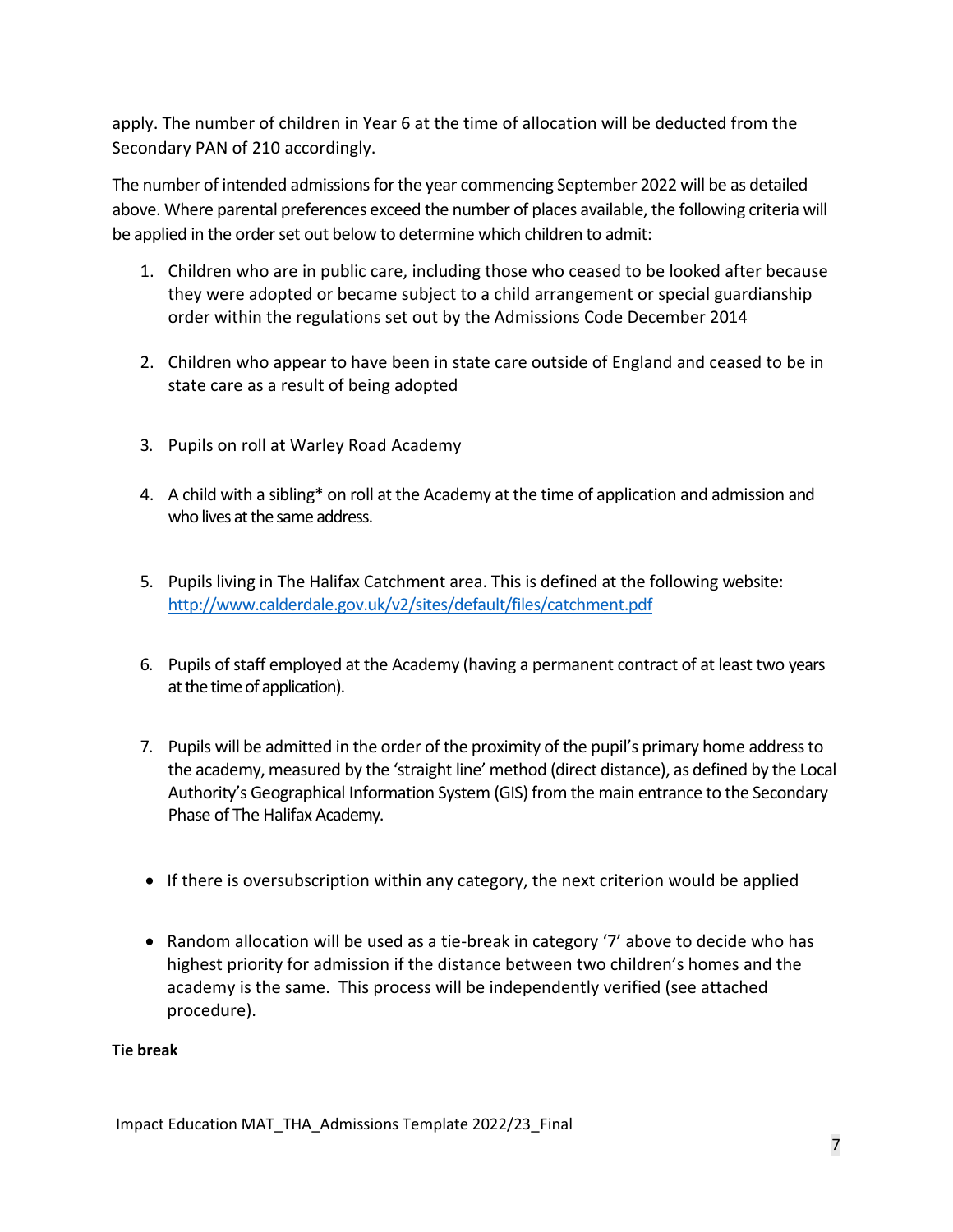In the case of 2 or more applications that cannot be separated by the oversubscription criteria outlined above, the Academy will use the distance between the Academy and a child's home as a tie breaker to decide between applicants. Priority will be given to children who live closest to the Academy. Distance will be measured in a straight line from the child's home address to the Academy's front gates on Richard Thorpe Avenue. A child's home address will be considered to be where he/she is resident for the majority of nights in a normal Academy week.

Where the distance between 2 children's homes and the Academy is the same, random allocation will be used to decide between them. This process will be independently verified.

## **Equality, Inclusivity and Diversity**

The trust will not establish admissions criteria that excludes individuals with a particular protected characteristic. The admissions criteria will not exclude a greater proportion of pupils with particular protected characteristics, unless the trust can justify how this is a proportionate means of achieving a legitimate aim.

The admissions criteria will not discriminate against disabled applicants, unless the trust can justify how this is a proportionate means of achieving a legitimate aim.

#### **Admissions procedures**

The Academy will offer open events and Academy visits to all potential applicants, irrespective of any protected characteristics. Where necessary, the Academy will make reasonable adjustments for disabled applicants or disabled parents.

The Academy may assess its ability to cater to the applicant's needs by:

- Inviting the applicant to attend the Academy for half a day.
- Visiting the applicant's home.
- Visiting the applicant's current education provision.

## **5. Consultation, determination and publication**

#### **Consultation**

The trust will consult on any proposed changes to the admissions arrangements. Consultation will last for a minimum of six weeks and will take place between 1 October and 31 January in the determination year. The trust will consult on admissions arrangements at least once every seven years, even if no changes have been made in that time.

The trust will consult with the following:

• Parents of children between the ages of two and 18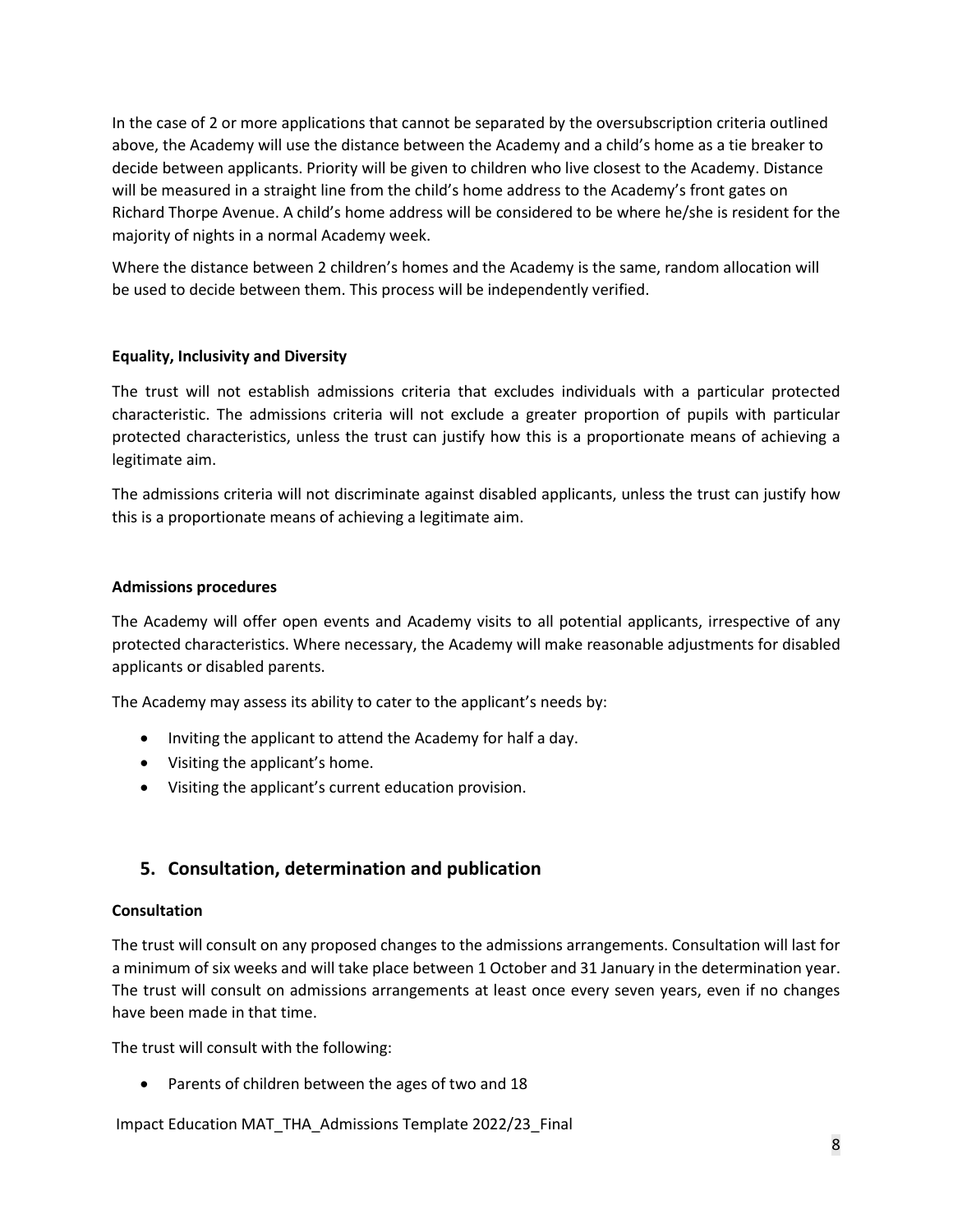- Stakeholders
- Other admission authorities within the relevant area
- The LA
- Any LAs in which pupils have historically come from

## **Determination and publication of admissions arrangements**

The trust will publish a copy of the full proposed admission arrangements and the contact details of the individual responsible for admissions liaison on the Academy website. A copy of the proposed admission arrangements will be made available upon request.

Admission arrangements will be determined by 28 February in the determination year on an annual basis, even when no changes to the arrangements have been made.

The trust will notify all appropriate bodies of the finalised admissions arrangements when they have been determined. A copy of the finalised admission arrangements will be sent to the LA for entry by 15 March in the determination year. Finalised admission arrangements will also be published on the Academy website by 15 March in the determination year and will continue to display them for the whole offer year.

Any objections to the admission arrangements will be directed to the Schools Adjudicator by 15 May in the determination year.

The trust will provide the LA with all of the information it needs to compile the composite prospectus by 8 August in the determination year.

#### **Variations**

The trust will not revise the admissions arrangements for a school year once they have been determined, unless this would be necessary to give effect to a mandatory requirement, a determination of the Schools Adjudicator, or any misprint in the admission arrangements.

The trust may, in exceptional circumstances, propose variations where there have been major changes in circumstances that necessitate a change.

Any proposals to vary the admissions arrangements will be referred to the Secretary of State.

## **6. Allocation of places**

#### **Admission Number: 60 pupils for entry in Reception / 210 pupils for entry in Year 7**

The trust will only allocate places on the basis of determined admissions arrangements. Any decisions to offer or refuse places will be decided by the trust or an admissions committee established by the trust. A clear record will be kept of all decisions made on applications, including in-year applications.

Impact Education MAT\_THA\_Admissions Template 2022/23\_Final The trust will not refuse admission for a child on the basis that: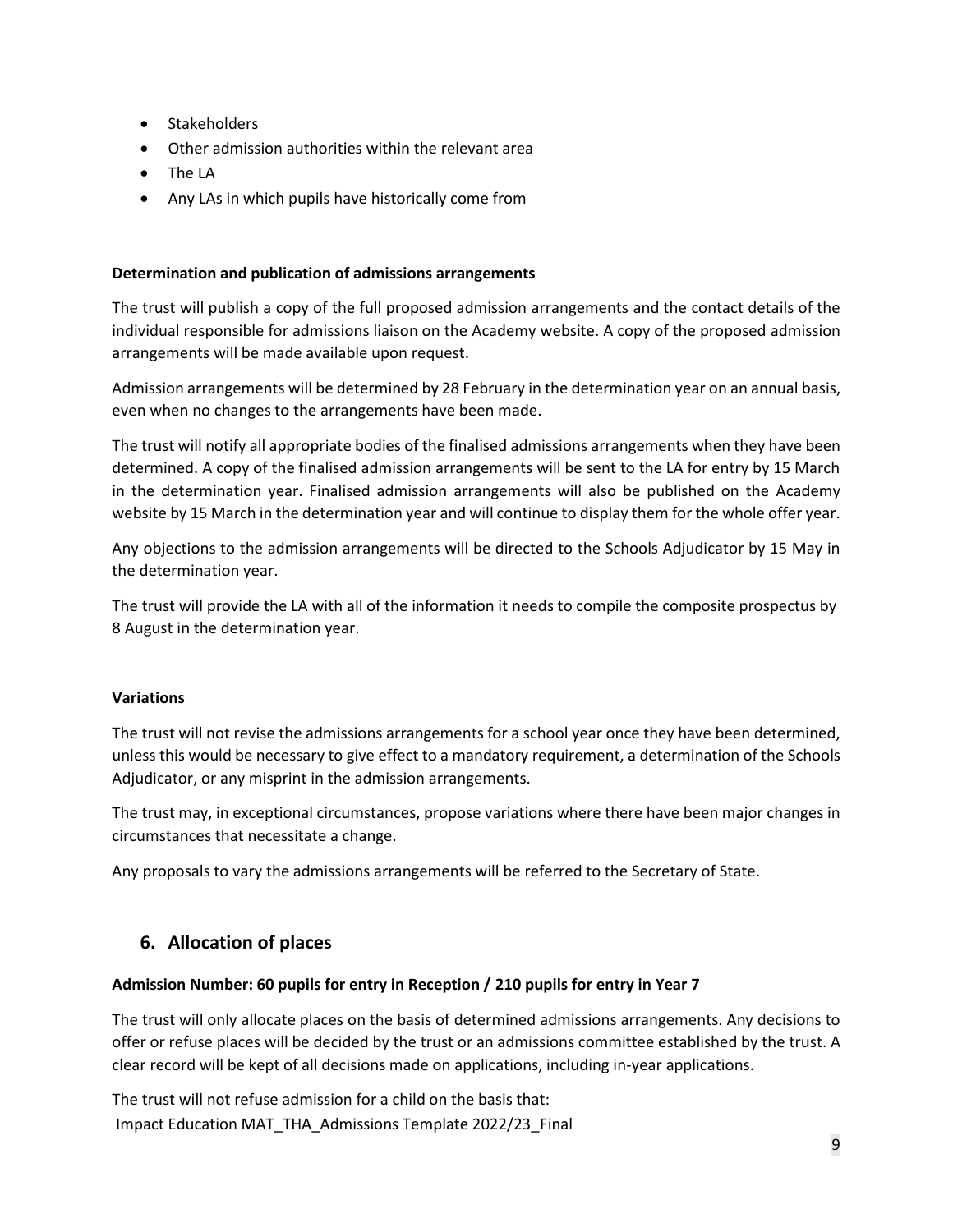- They have applied later than other applicants.
- They followed a different curriculum at their previous school.
- Information has not been received from their previous school.

Pupils not of usual school age will not be given less of a priority where the Academy is oversubscribed.

In the event that parents of a child wish for their child to be admitted outside their normal age group, the Academy's headteacher will assist the trust in deciding on which year group the child will enter. Once a decision has been reached, the child's parents will be informed in writing along with an explanation of how the decision was reached and any reasons why.

For children of UK service professionals and crown servants, the following procedure will be adhered to:

- A place will be allocated to the child in advance of the family arriving in the area named in the application form, where one is available.
- The application must be accompanied with an official letter confirming the relocation date.
- The address at which the child will live will be used when considering the application against the oversubscription criteria – a Unit or quartering address must be used where this is requested by the child's parent.
- The application will not be refused on the grounds of the child not currently living in the area or not currently having an intended address, nor will places be uniquely reserved.
- The arrangements for service children will be in line with the government's commitment to removing disadvantage for service children.

The Academy must admit all children who have an EHC plan where the Academy is named. Children with SEND who do not have an EHC plan will be treated equally to all other applicants in the admissions process. This includes children who may need extra support or reasonable adjustments to be made. The details of the Academy's SEND provision can be found in our Special Educational Needs and Disabilities (SEND) Policy and SEN Information Report.

#### **Offers**

**Primary schools only** All offers will be made on National Offer Day, i.e. 16 April or the next working day where this date falls on a weekend or bank holiday.

**Secondary schools only** All offers will be made on National Offer Day, i.e. 1 March or the next working day where this date falls on a weekend or bank holiday.

Where the Academy is oversubscribed, the trust will rank applications in accordance with the determined arrangements, and will ensure that only one offer will be made per child by the LA.

#### **Withdrawing an offer**

Impact Education MAT\_THA\_Admissions Template 2022/23\_Final An offer will only be withdrawn if it has been made in error, a parent has not responded within 20 working days, or if the offer was made via a fraudulent or misleading application. Where an offer has not been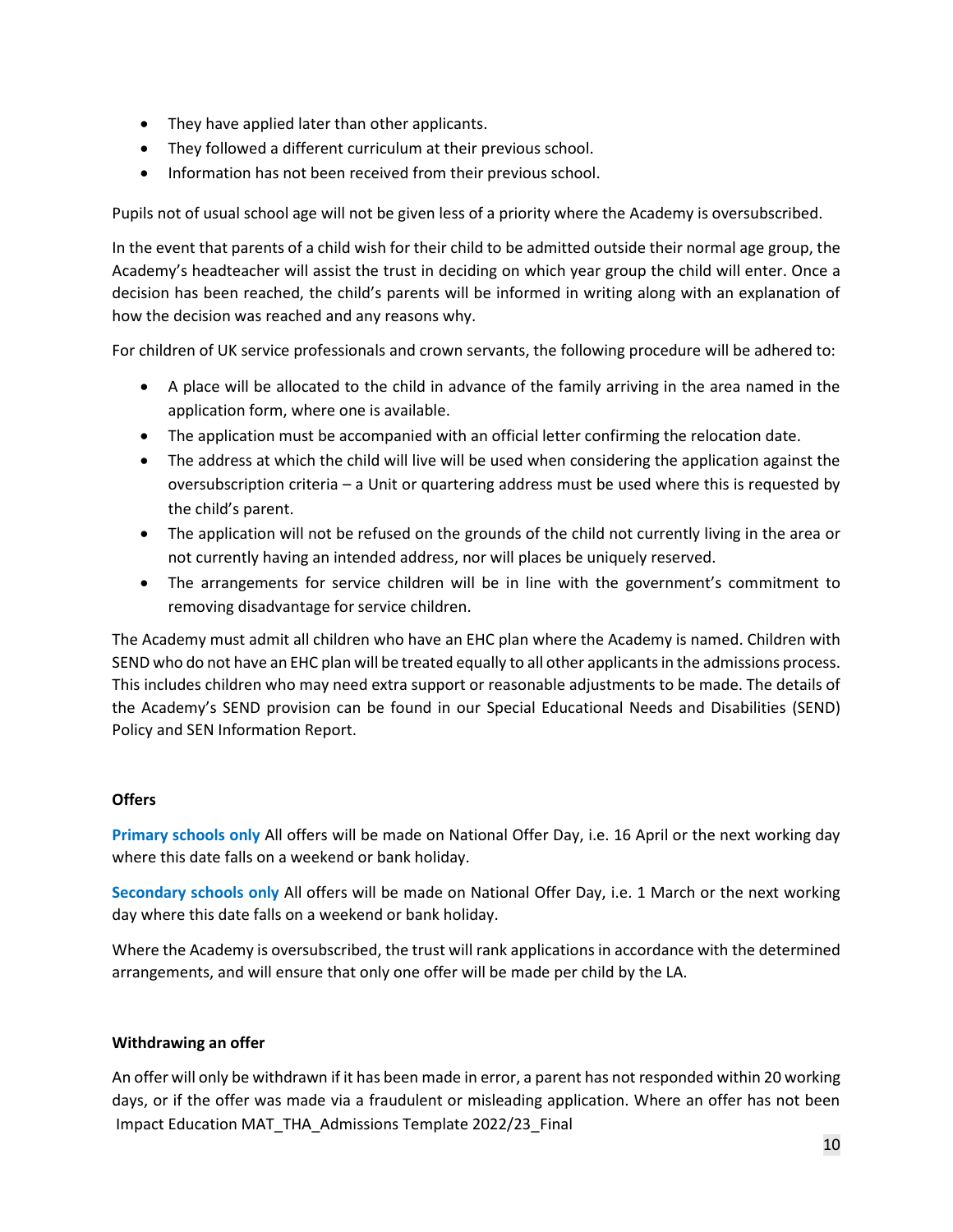responded to within the designated time frame, the trust will give the parent a further opportunity to respond and will explain that the offer will be withdrawn if they do not. If any application is found to be fraudulent after a child has started at the Academy in the first term of the new academic year, the Academy may withdraw the place. If the fraudulent application is found after this time, the pupil will not be removed.

## **7. Coordination scheme**

The LA will publish a scheme to coordinate admissions arrangements for the normal admissions round and late applications by 1 January in the determination year. The LA will consult with the trust in the event that the scheme is changed substantially from the previous year. The LA will also consult with the trust and other admissions authorities in the area at least every seven years, even if no changes have been made in that period.

The trust is under a legal obligation, as the Academy's trust, to participate in coordination for the normal admissions round, and will provide the LA with all information it needs to coordinate admissions.

## **Fair Access Protocol**

We participate in the Calderdale Fair Access Protocol. This helps ensure that all children, including those who are unplaced and vulnerable, or having difficulty in securing a school place in-year, get access to a school place as quickly as possible.

## **8. In-year admissions**

#### **LA in-year coordination scheme**

The Academy will inform the LA by 1 August of whether it will participate in the LA's in-year co-ordination scheme and will send any relevant information for the LA to publish on its website.

Where the Academy is participating in the LA coordination scheme, the Academy will provide the LA with details of the number of places available no later than two school days following the request of such information from the LA. The Academy will also provide information to parents about how they can find details on the relevant scheme.

Applications for in-year admissions should be sent to the following address:

**Calderdale MBC - School Admissions** [cyps.admissions@calderdale.gov.uk](mailto:cyps.admissions@calderdale.gov.uk)

Calderdale Metropolitan Borough Council, Town Hall, Halifax HX1 1UJ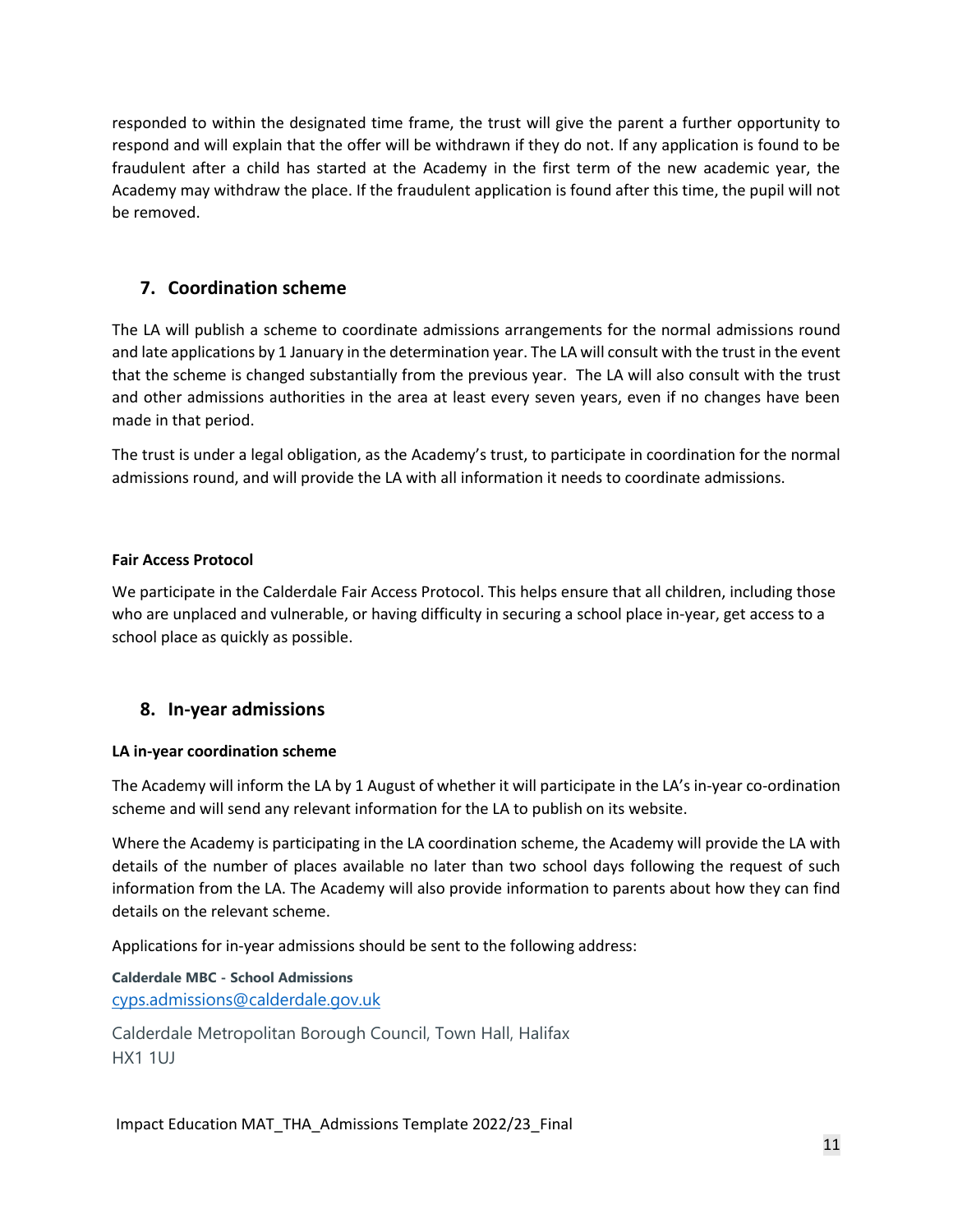## **9. Waiting lists**

## **Calderdale schools only**

Children who have not been offered a place will be put on a waiting list. New applicants who wish to join the Academy must complete a CMBC in-year application form. Priority on the list will be determined strictly in accordance with the admissions criteria and not in the order in which applications are received or added to the list.

## **10.Admissions appeals**

When informing a parent of their unsuccessful admissions application, a letter will be sent which includes the reason why admission was refused; information about the right to appeal; the deadline for lodging an appeal and the contact details for making an appeal. Parents will be informed in the letter that, if they wish to appeal, they must make the appeal in writing. Grounds for appeal are not limited.

## **Constitution of appeals panels**

The trust will establish an independent appeal panel to hear appeals. The appeals panel will act in accordance with all relevant legislation and guidance. The judicial function of the appeals panel will be transparent, accessible, independent and impartial, and will operate in accordance with the principles of natural justice.

A clerk will be appointed to the appeals panel who is independent of the Academy and the education functions of the LA.

The appeals panel will comprise a chair and at least two other panel members. The panel will also include at least one lay person and a person who has experience in education. The chair of the appeals panel is responsible for the conduct of the hearing, including introducing parties, explaining individual roles and how the hearing will be conducted, and ensuring that parties have sufficient opportunity to state their case and ask questions.

Panel members will be independent from the Academy and will remain independent for the duration of their service. The clerk is responsible for assigning members of the appeals panel; however, they will not assign the following disqualified persons:

- A member of the LA in whose area the Academy is located
- A member or former member of the trust of the Academy
- An employee of the LA or the trust of the Academy, other than a teacher or TA
- Any person who has, or at any time has had, any connection with the trust, Academy or LA who may not act impartially
- Any person who has not attended training required by the trust arranging the appeals panel

There will be three members of the panel available at all times during the appeals process. If any member has to temporarily withdraw, the hearing will be postponed until the panel member returns. If the panel member is unable to return, they will be replaced, and the appeals will be reheard.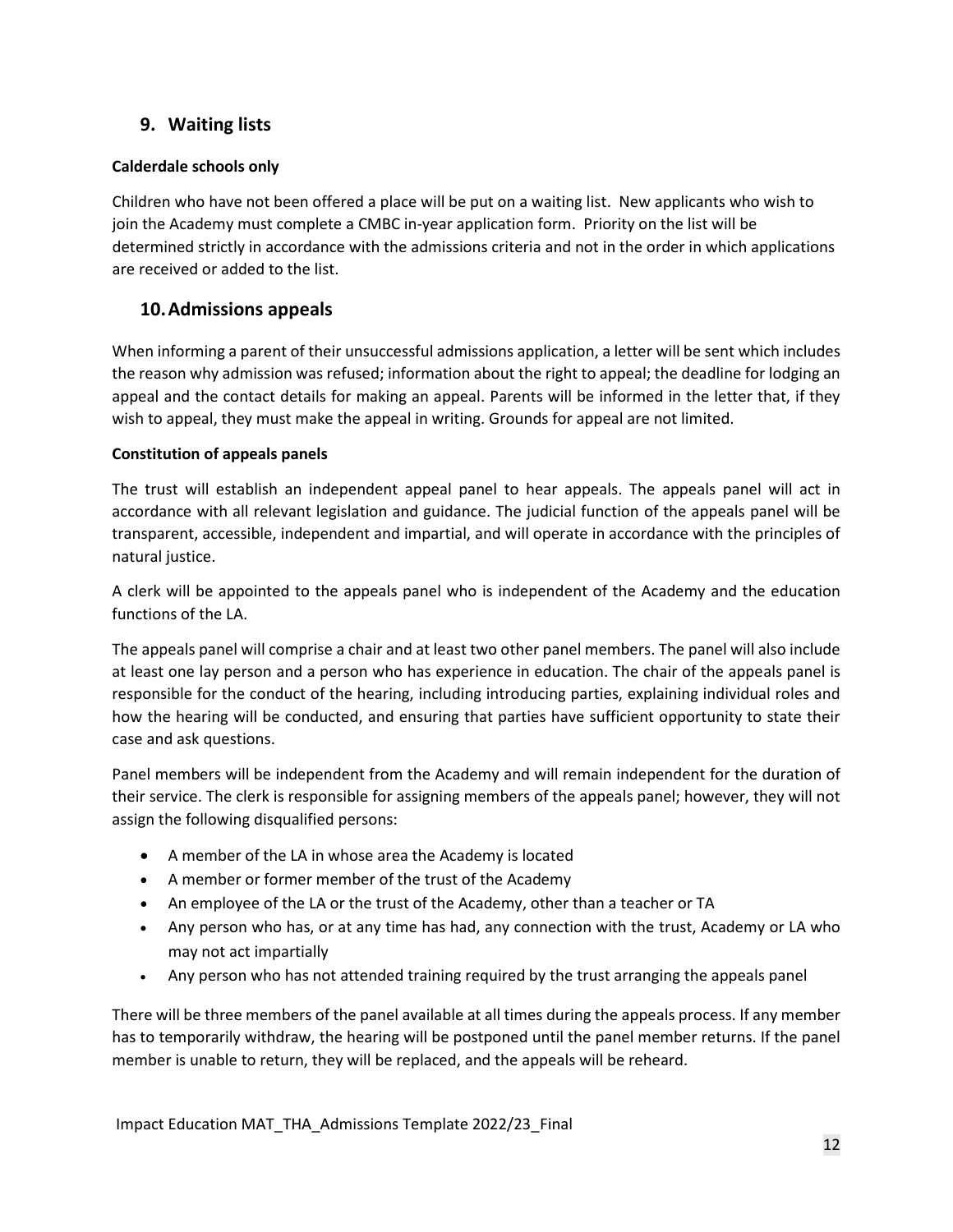Appropriate training will be given, funded by the trust, to all panel members and clerks before they take part in a panel hearing. As a minimum, this training will include:

- The law relating to admissions.
- The panel's duties under the Human Rights Act 1998 and the Equality Act 2010.
- Procedural fairness and natural justice.
- The roles of specific panel members, e.g. the chair.

Members of the appeals panel will receive travel and subsistence allowances where applicable, and will be compensated for any loss of earnings or expenses.

The appeals panel must not have a vested interest in the outcome of the hearing.

The trust will indemnify the members of the appeals panel against any legal costs and expenses they incur in connection with any decision taken in good faith whist acting as a member of the appeals panel.

#### **Appeals hearings**

The trust will publish an appeals timetable on their website by 28 February each year. The timetable will comply with section three of the 'School Admission Appeals Code'. Appeals will be lodged and heard for the normal admissions round within 40 school days of the deadline for lodging appeals.

For late applications, appeals will be heard between 30-40 school days of the appeal being lodged. For in year admissions, appeals will be heard within 30 days of the appeal being lodged.

#### **Reaching a decision**

When reaching a decision, the trust will have due regard to section three of the 'School Admission Appeals Code'.

Appeals decisions will either be upheld or dismissed – there will be no conditional decisions made, in line with section 94(6) of the School Standards and Framework Act 1998. The final decision will be decided by a simple majority. If votes are split equally, the chair will make the casting vote.

The final decision and accompanying reasons will be communicated in writing to the appellant, trust and the LA. The decision letter will be signed by the clerk or chair of the appeals panel and sent no later than five school days after the decision has been made.

If a child has been refused admissions due to any SEND, this will be considered by the First-tier Tribunal (SEND) and not the appeals panel.

#### **Complaints**

Appellants do not have the right to more than one appeal in respect of the Academy for the same academic year unless, in exceptional circumstances, the trust has accepted a second application from the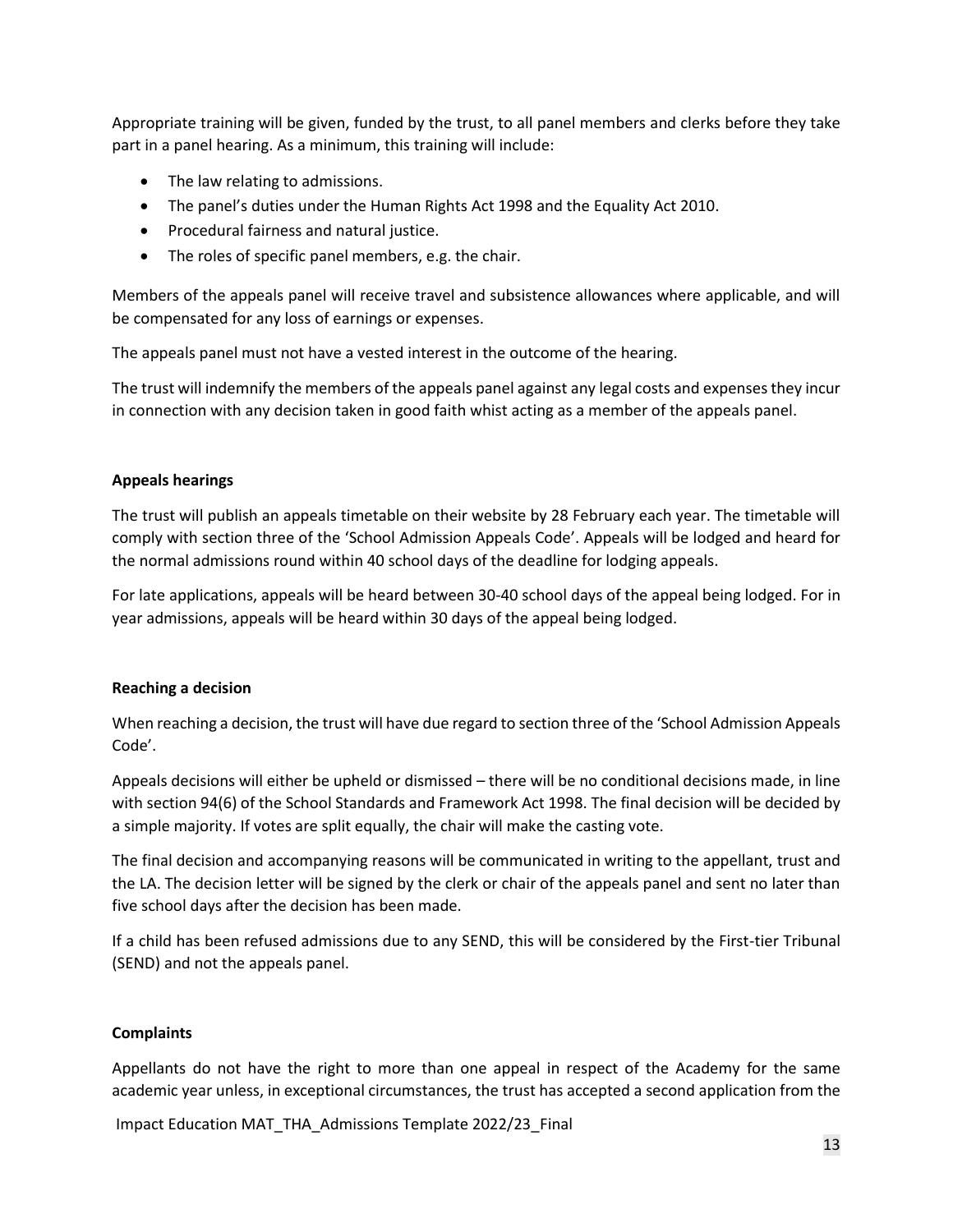appellant due to a material change in the circumstances of the parent, child or Academy but still refused admission. Appellants can apply for a place at the Academy for a different academic year.

If appellants have an issue with the appeal process, they can complain to the Secretary of State.

## **11.Monitoring arrangements**

This policy will be reviewed and approved by the trust board every year.

Whenever changes to admission arrangements are proposed (except where the change is an increase to the agreed admission number), the trust board will publicly consult on these changes. If nothing changes, it will publicly consult on the admission arrangements at least once every 7 years.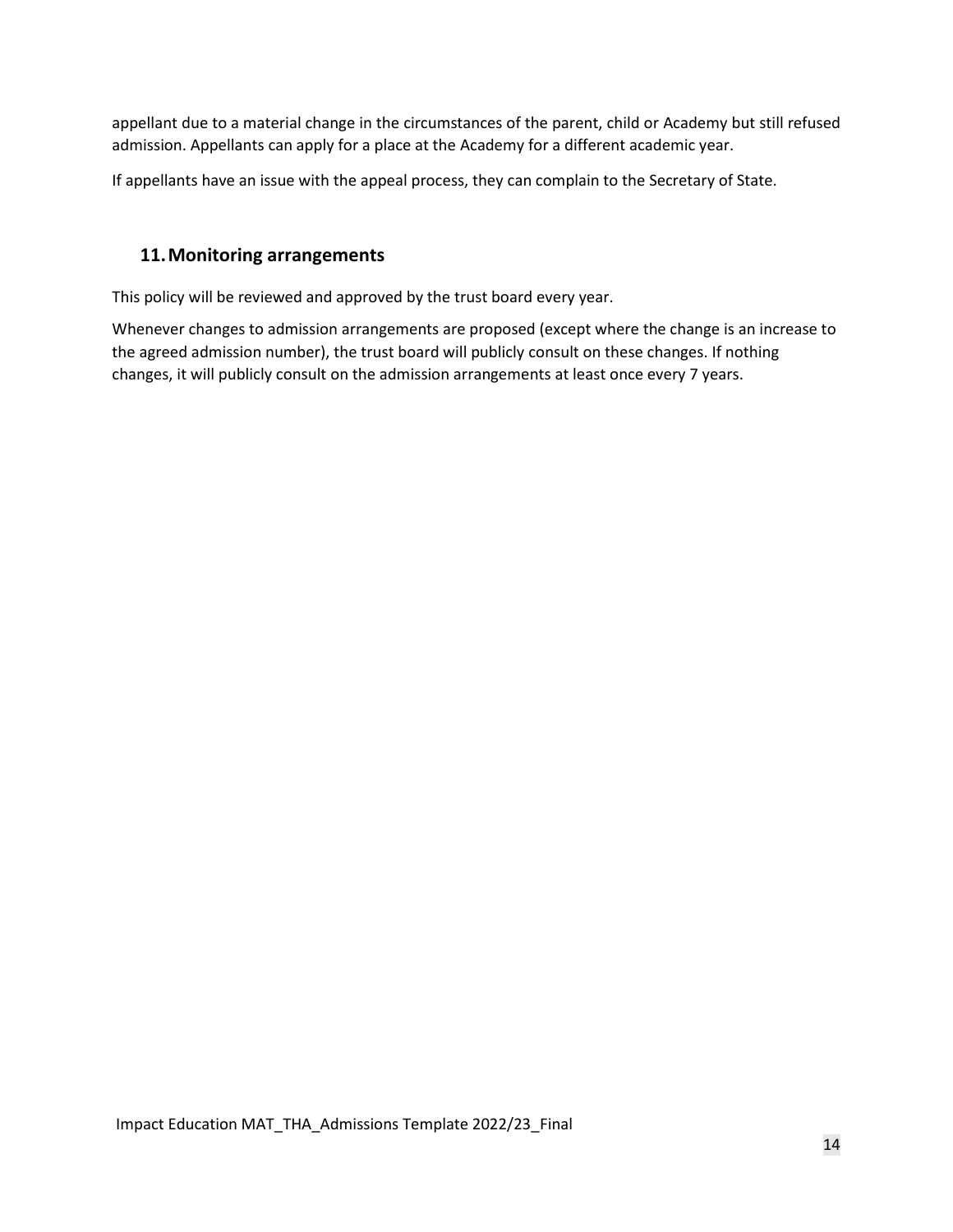# **Appendix 1 - Roles & Responsibilities**

The trust is responsible for:

- Acting in accordance with the relevant legislation and guidance when carrying out the overall admission of pupils into the Academy.
- Overseeing, and determining annually, admissions arrangements that clearly set out how children will be admitted, including the criteria that will be applied if there are more applicants than places at the Academy.
- Ensuring that oversubscription criteria does not discriminate against any child.
- Ensuring that the practices and criteria used to decide the allocation of Academy places are fair, clear and objective.
- Publishing the admissions arrangements on the Academy website, including the oversubscription criteria.
- Publicly consulting on any proposed changes to the admissions arrangements.
- Clearly communicating any reasons for rejecting the admission of a pupil, as well as the parent's right to appeal and the appeal process.
- Implementing any advice or recommendations given by the Schools Adjudicator without undue delay.

The Schools Adjudicator is responsible for:

- Acting in line with the relevant legislation and guidance pertaining to admissions.
- Receiving concerns and objections regarding the admission of pupils and making recommendations to the admission authority as a result of these concerns and objections.
- Approving variations to determined admissions arrangements where there has been a major change in circumstances or law.

The appeals clerk is responsible for:

- Having an in-depth knowledge of the relevant appeals codes and other relevant law.
- Providing an independent and impartial service for admission appeals.
- Making the necessary administrative arrangements for hearings.
- Notifying all parties of the order of proceedings in advance of an appeals hearing.
- Responding to queries from appellants in advance of an appeals hearing or identifying who will be appropriate to respond.
- Being an independent source of advice on procedure and admissions law.
- Keeping accurate records of proceedings and providing written notification of the appeals panel's decisions

The headteacher is responsible for:

- Liaising with the trust where relevant regarding admitting pupils to the Academy.
- Working with the trust when determining the Academy's capacity.